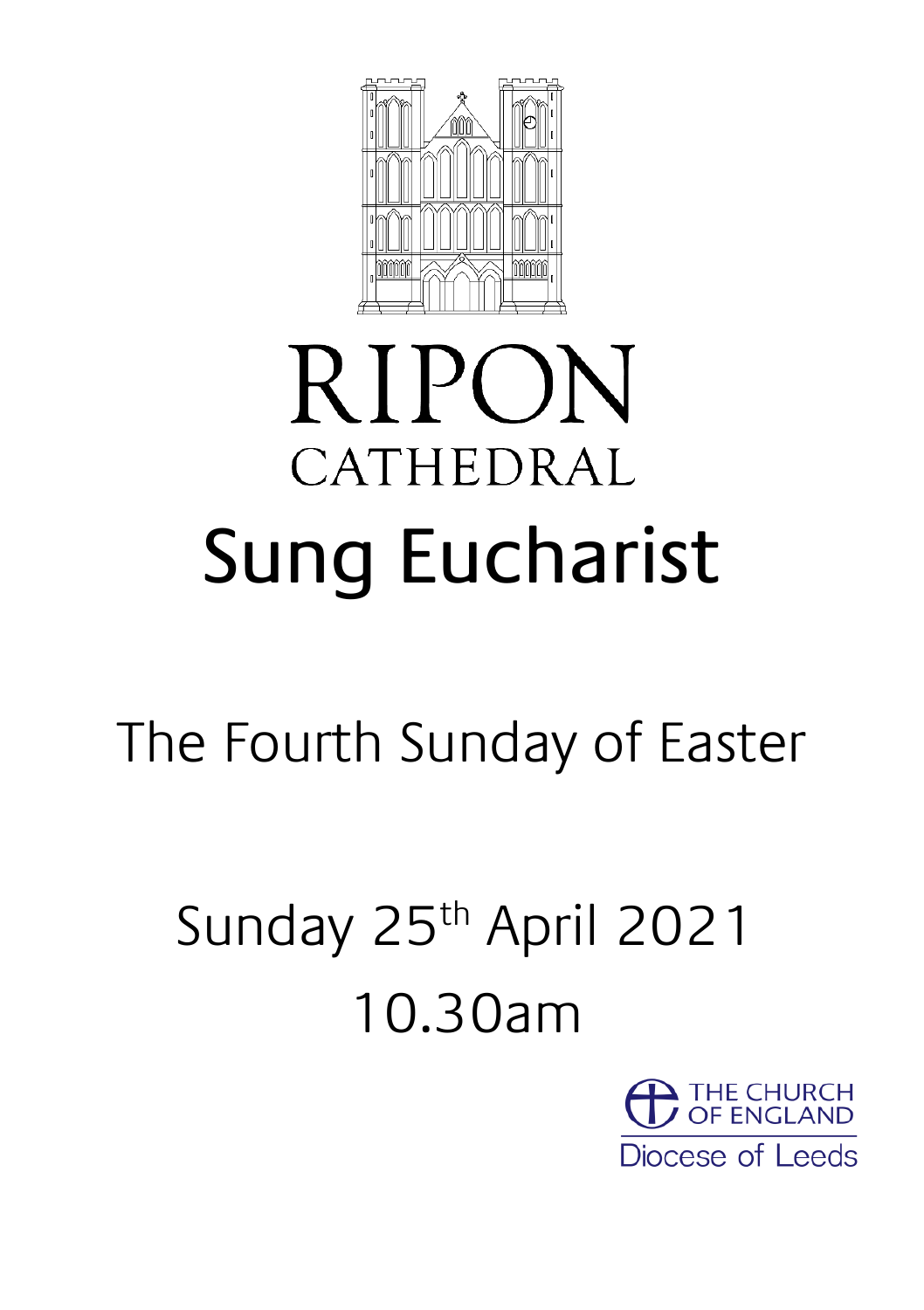## **Welcome to the Cathedral**

Welcome to Ripon Cathedral for this act of worship. Christian worship has taken place on this site since St Wilfrid founded the Cathedral in 672 AD. The Cathedral Crypt, is the oldest part of any English Cathedral and regular prayer has taken place there for almost 1350 years.

Built on the firm foundation of that heritage, the Cathedral today continues to proclaim the Christian faith, with daily prayer and active service in Jesus' name.

If you would like to find out more about how the cathedral community is seeking to grow God's Kingdom in this  $21<sup>st</sup>$  century, please visit our website. Regular updates of all that we are involved in and our worship are posted on our Facebook page and we tweet regularly using "@riponcathedral".

## **Sitting, kneeling, standing**

As human beings, we worship with our bodies as well as through our music and prayers. This Order of service invites you to sit, kneel or stand as appropriate. Please see these as merely invitations and adopt the posture you find most comfortable.

#### **Coronavirus**

Ripon Cathedral continues to follow the guidance issued by the national church, which is regularly updated to take account of the most recent government advice. Consequently, it has been decided to continue to suspend the common cup (the chalice) at the administration of holy communion.

#### **Following the Government's advice, the wearing of masks is compulsory unless you fall into an exempt category.**

Large print versions of the Order of Service are available. Please ask those who welcomed you if you would like one.

An induction loop system is also in operation for hearing aid users.

Please switch off your mobile phone before the service begins. Photography and video/audio recording by members of the congregation is not permitted during the service.

Common Worship: Services and Prayers for the Church of England, material from which is included in this service, is copyright © The Archbishops' Council. All hymns covered by the Christian Copyright Licensing have been reproduced under CCL Licence no 97098.

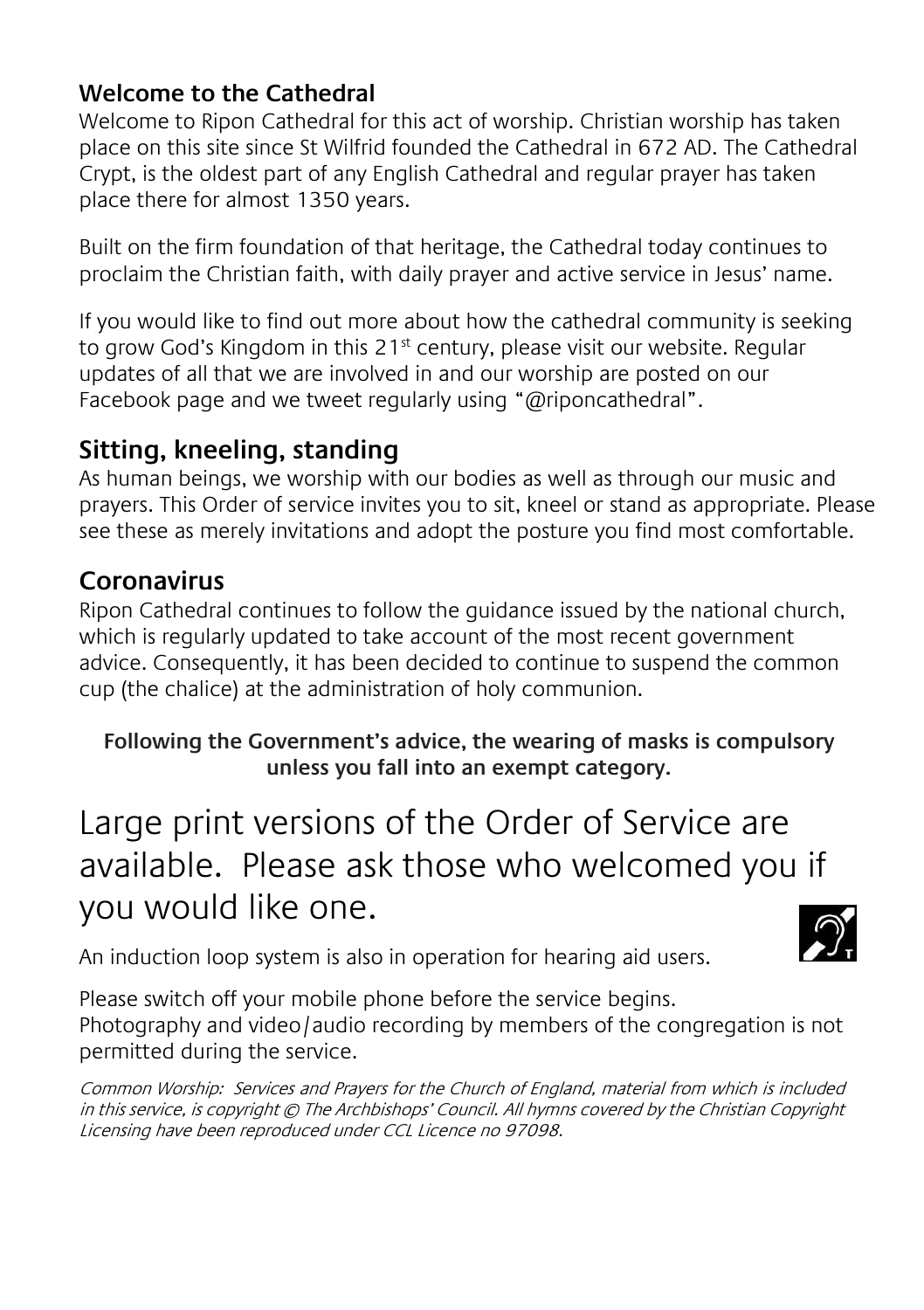## **Welcome to this Service**

Today, we continue to observe the Great Fifty Days of Easter. A festal time with the tone of joy created at Easter sustained through the following seven weeks.

At Easter, the Easter candle was lit and it remains, standing prominently in the Cathedral for this Easter season. The tone of celebration is maintained by the use of the word "Alleluia", which appears frequently in all Easter services both in the Liturgy and in the music. Similarly, the clergy wear their white vestments and the flowers emphasise the joy and brightness of the season.

On the fortieth day of Easter the church has, from the fourth century, celebrated Christ's ascension. He commissions his disciples to continue his work and he promises the gift of the Holy Spirit, and then he is no longer among them in the flesh. The arrival of the promised gift of the Holy Spirit on the day of Pentecost completes and crowns the 50-day Easter festival.

## **About This Service**

The President is Canon Barry Pyke, Canon for Rural Engagement and Education.

The Preacher is Canon Wendy Wilby, Minor Canon of Ripon Cathedral.

The service is sung by Lay Clerks and the mass setting is Missa simile est regnum caelorum by Francisco Guerrero (1528-99)*.*

#### **Singing at Ripon Cathedral**

We are delighted that the lay clerks will sing on our behalf. However, sadly congregational singing is not permitted.

#### **Children at Ripon Cathedral**

Children's church is for primary school aged children. All are invited to gather with the leaders in the library (up the stairs in the south transept) prior to the service.

#### **Giving to support the work of the Cathedral**

To support the work of the Cathedral you can give, by placing cash in the donation boxes by the west doors. You can use these details for a bank transfer

Account Name: Ripon Cathedral PCC Fund Sort Code: 05 07 17 Account Number: 35697334

Or text RIPONGIVE followed by the amount you wish to give (up to £20) to 70470. (Texts cost gift value plus one standard rate message.

If you would prefer to give online, you can still donate through our website at <https://cafdonate.cafonline.org/139#!/DonationDetails> to donate to Ripon Cathedral.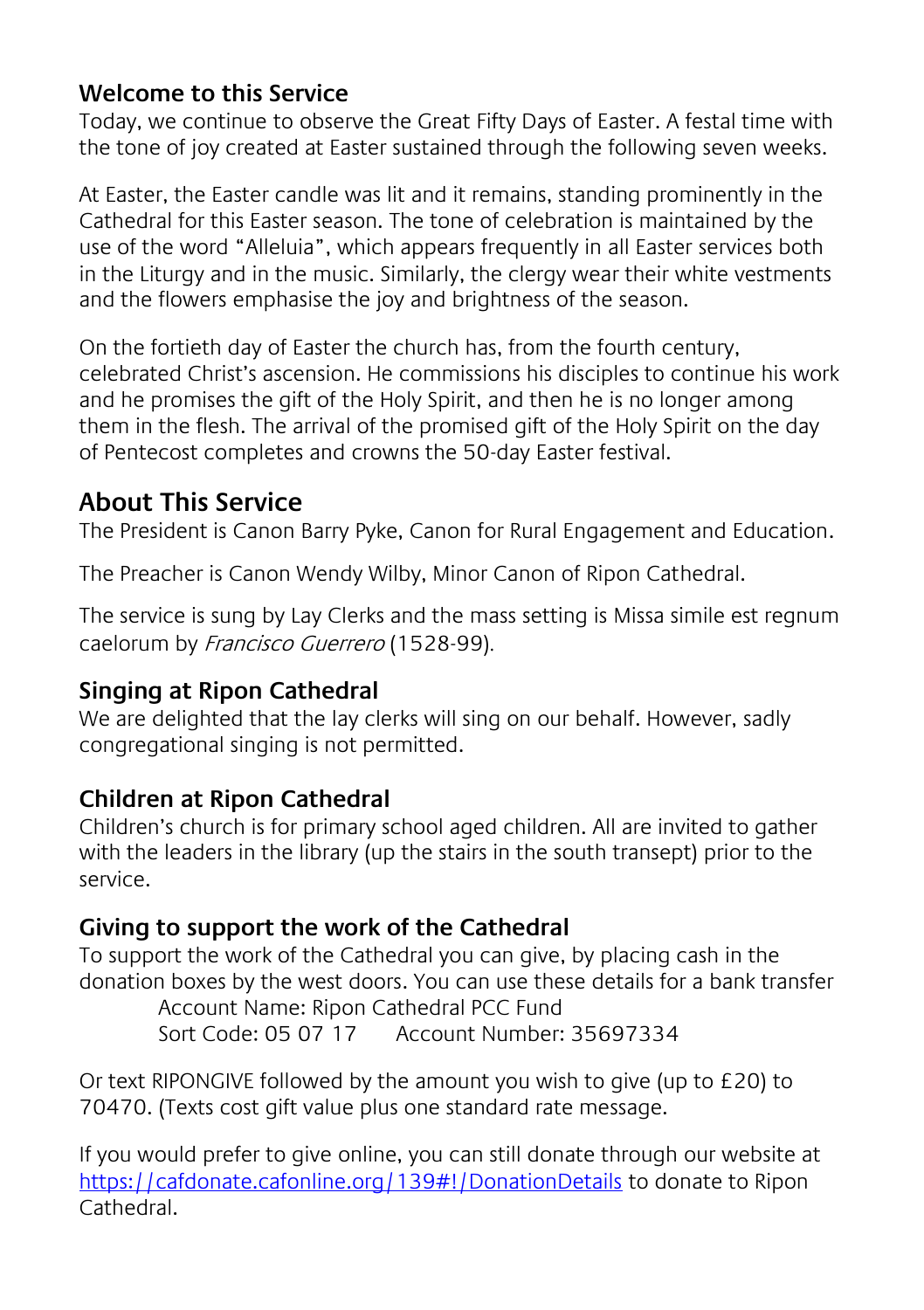Words of welcome.

## **The Gathering**

### **Processional Hymn**

Please stand as the ministers enter, whilst the choir sings the hymn.

Choir Christ is made the sure foundation, and the precious corner-stone, who, the two walls underlying, bound in each, binds both in one, holy Sion's help for ever, and her confidence alone.

> To this temple, where we call thee, come, O Lord of hosts, today; with thy wonted loving-kindness, hear thy people as they pray; and thy fullest benediction shed within its walls for ay.

Here vouchsafe to all thy servants gifts of grace by prayer to gain; here to have and hold for ever, those good things their prayers obtain, and hereafter, in thy glory, with thy blessèd ones to reign.

Laud and honour to the Father; laud and honour to the Son, laud and honour to the Spirit, ever Three, and ever One, consubstantial, co-eternal, while unending ages run.

NEH 205

Words: Latin c7<sup>th</sup> century tr. J. M. Neale 1818-1866 Music: WESTMINSTER ABBEY in Purcell's 'O God, Thou art my God' in The Psalmist 1843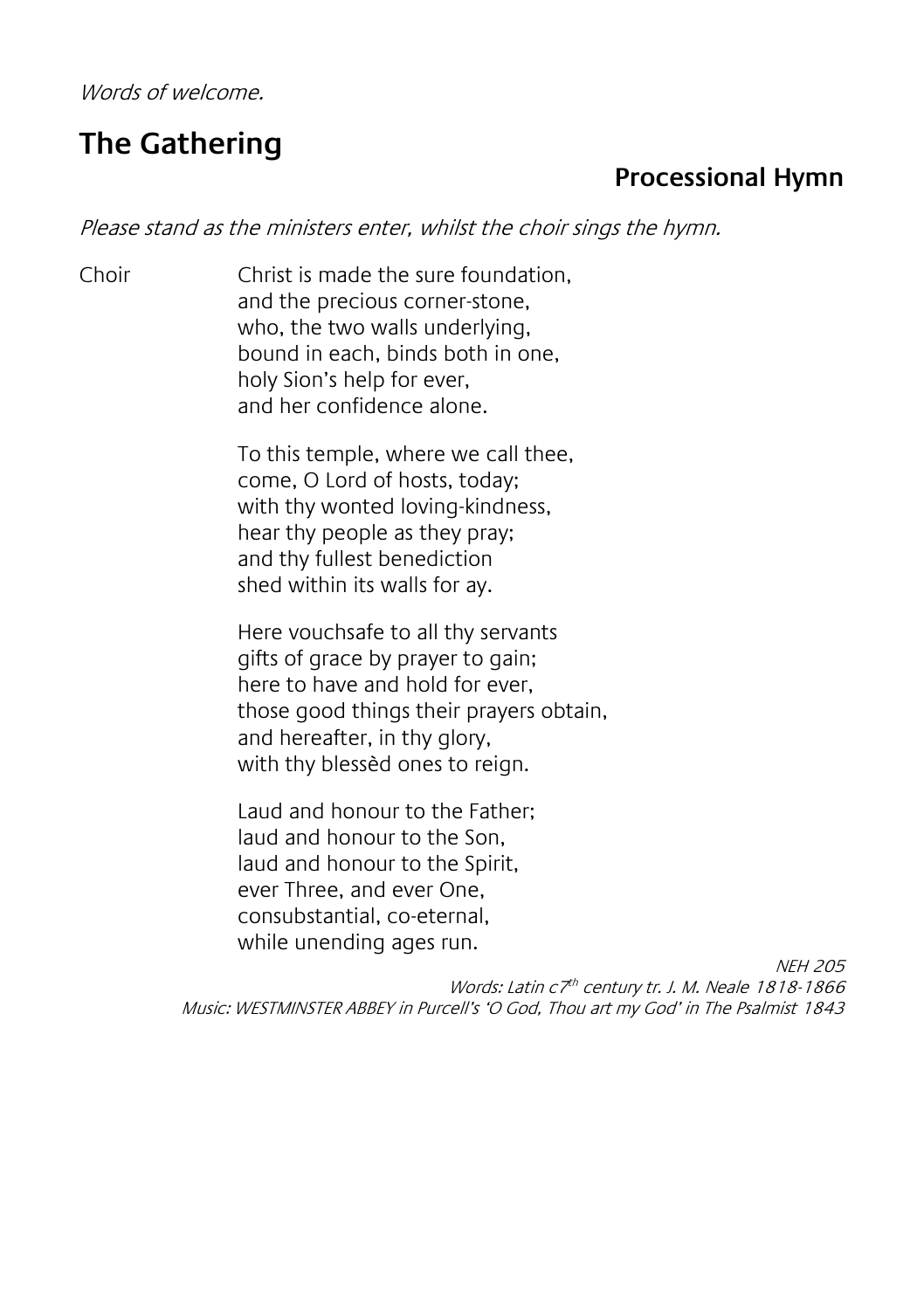## **The Greeting**

| President | In the name of the Father, and of the Son,<br>and of the Holy Spirit. |  |  |
|-----------|-----------------------------------------------------------------------|--|--|
| All       | Amen.                                                                 |  |  |
| President | Alleluia! Christ is risen.                                            |  |  |

**All He is risen indeed. Alleluia!**

Words of welcome and introduction to the service.

## **Prayer of Preparation**

| All | Almighty God,                           |
|-----|-----------------------------------------|
|     | to whom all hearts are open,            |
|     | all desires known,                      |
|     | and from whom no secrets are hidden;    |
|     | cleanse the thoughts of our hearts      |
|     | by the inspiration of your Holy Spirit, |
|     | that we may perfectly love you,         |
|     | and worthily magnify your holy name;    |
|     | through Christ our Lord.                |
|     | Amen.                                   |
|     |                                         |

## **Prayer of Penitence**

| President        | Christ died to sin once for all, and now he lives to God.<br>Let us renew our resolve to have done with all that is evil<br>and confess our sins in penitence and faith. |  |
|------------------|--------------------------------------------------------------------------------------------------------------------------------------------------------------------------|--|
| President        | (cf Romans 6.10)<br>Like Mary at the empty tomb,<br>we fail to grasp the wonder of your presence.<br>Lord have mercy.                                                    |  |
| All              | Lord have mercy.                                                                                                                                                         |  |
| President<br>All | Like the disciples behind locked doors,<br>we are afraid to be seen as your followers.<br>Christ have mercy.<br>Christ have mercy.                                       |  |
| President<br>All | Like Thomas in the upper room,<br>we are slow to believe.<br>Lord have mercy.<br>Lord have mercy.                                                                        |  |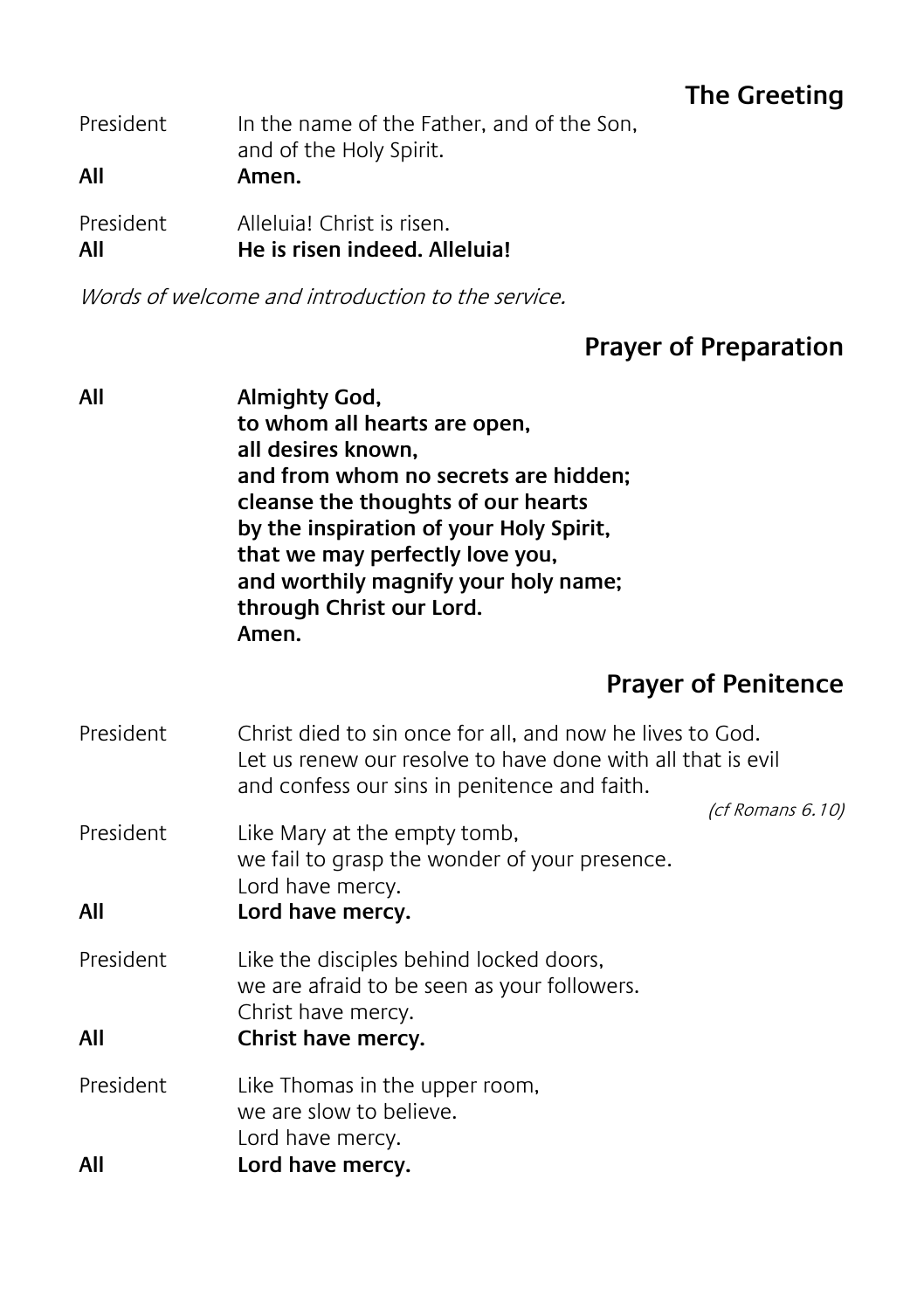## **The Absolution**

President God, who loved the world so much that he sent his Son to be our Saviour forgive you your sins and make you holy to serve him in the world, through Jesus Christ our Lord. **All Amen.**

## **Gloria in Excelsis**

Gloria in excelsis Deo. Et in terra pax hominibus, bonae voluntatis. Laudamus te, benedicimus te, Adoramus te, glorificamus te. Gratias agimus tibi propter magnam gloriam tuam.

Glory to God in the highest, and peace to his people on earth. Lord God, heavenly King, almighty God and Father, we worship you, we give you thanks, we praise you for your glory.

Domine Deus, Rex coelestis, Deus Pater omnipotens. Domine Fili unigenite Jesu Christe. Domine Deus, Agnus Dei, Qui tollis peccata mundi, Miserere nobis. Qui sedes ad dexteram Patris, Suscipe deprecationem nostram.

Quoniam tu solus Sanctus, tu solus Dominus, tu solus Altissimus, Jesu Christe. Cum sancto spiritu in Gloria Dei Patris. Amen.

Lord Jesus Christ, only Son of the Father, Lord God, Lamb of God, you take away the sin of the world: have mercy on us.

You are seated at the right hand of the Father: receive our prayer.

For you alone are the Holy One, you alone are the Lord. You alone are the Most High, Jesus Christ, with the Holy Spirit, in the glory of God the Father. Amen.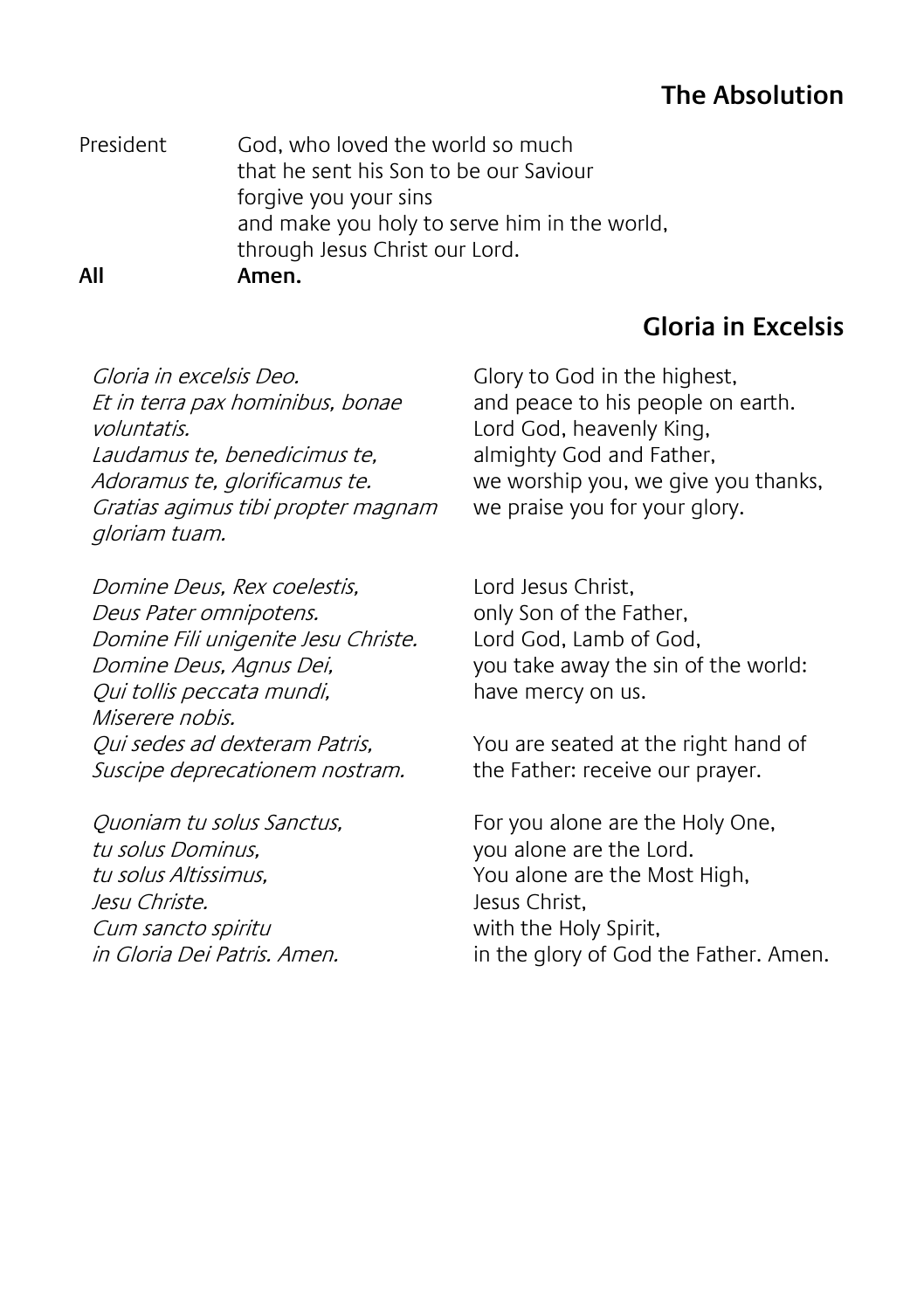President Almighty Father, who in your great mercy gladdened the disciples with the sight of the risen Lord: give us such knowledge of his presence with us, that we may be strengthened and sustained by his risen life and serve you continually in righteousness and truth; through Jesus Christ your Son our Lord, who is alive and reigns with you, in the unity of the Holy Spirit, one God, now and for ever. **All Amen.**

Please sit.

## **The Liturgy of the Word**

## **New Testament Reading**

A reading from the Acts of the Apostles.

The Jewish rulers, elders, and scribes assembled in Jerusalem, with Annas the high priest, Caiaphas, John, and Alexander, and all who were of the high-priestly family. When they had made the prisoners stand in their midst, they inquired, 'By what power or by what name did you do this?' Then Peter, filled with the Holy Spirit, said to them, 'Rulers of the people and elders, if we are questioned today because of a good deed done to someone who was sick and are asked how this man has been healed, let it be known to all of you, and to all the people of Israel, that this man is standing before you in good health by the name of Jesus Christ of Nazareth, whom you crucified, whom God raised from the dead. This Jesus is "the stone that was rejected by you, the builders; it has become the cornerstone." There is salvation in no one else, for there is no other name under heaven given among mortals by which we must be saved.'

(Acts 4, 5-12)

Reader This is the word of the Lord. **All Thanks be to God.**

Please stand as a fanfare heralds the Gospel.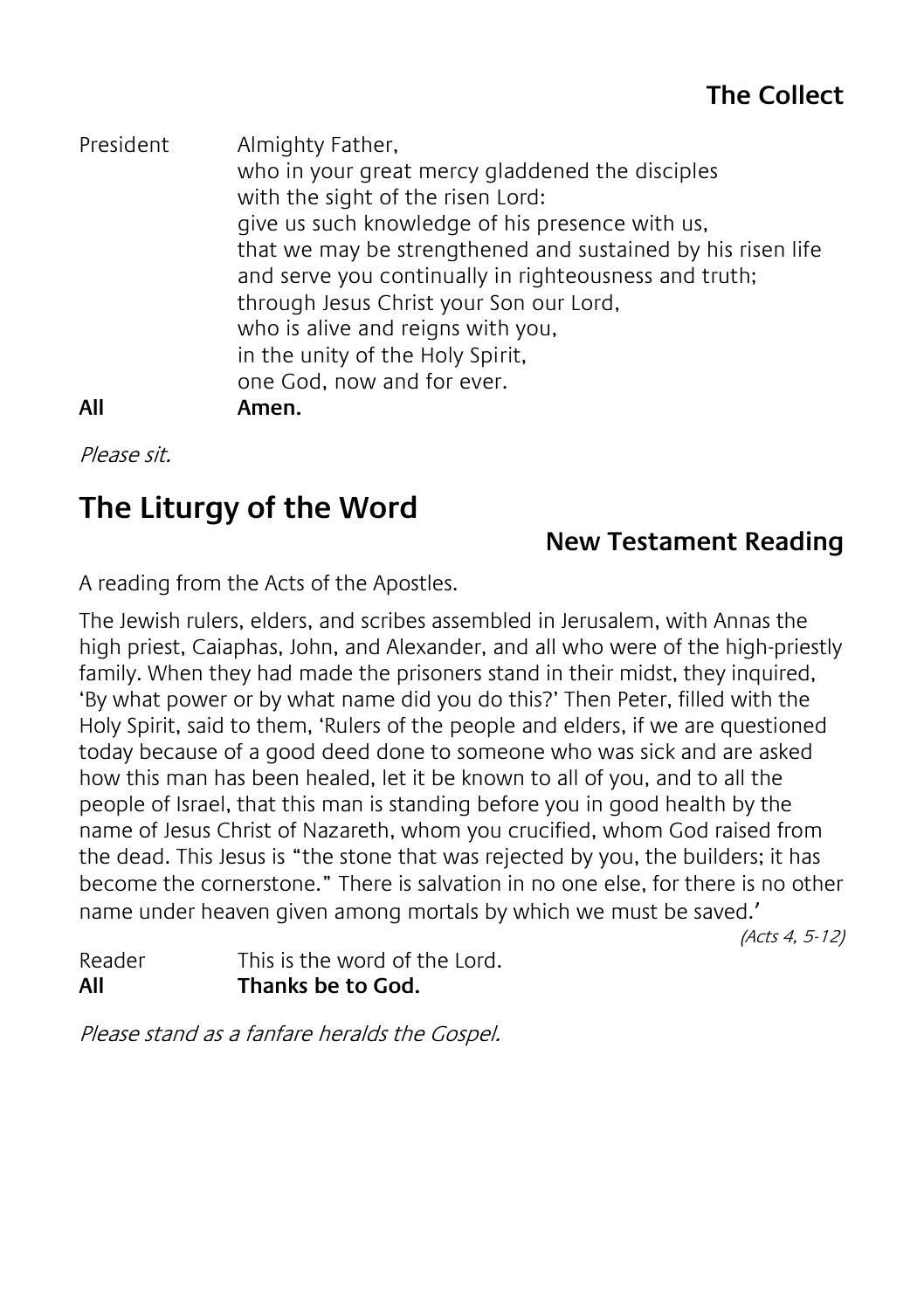Gospel Reader Hear the Gospel of our Lord Jesus Christ according to John.<br>All **Glory to you O Lord All Glory to you O Lord.**

Jesus said to the Pharisees: 'I am the good shepherd. The good shepherd lays down his life for the sheep. The hired hand, who is not the shepherd and does not own the sheep, sees the wolf coming and leaves the sheep and runs away – and the wolf snatches them and scatters them. The hired hand runs away because a hired hand does not care for the sheep. I am the good shepherd. I know my own and my own know me, just as the Father knows me and I know the Father. And I lay down my life for the sheep. I have other sheep that do not belong to this fold. I must bring them also, and they will listen to my voice. So there will be one flock, one shepherd. For this reason the Father loves me, because I lay down my life in order to take it up again. No one takes it from me, but I lay it down of my own accord. I have power to lay it down, and I have power to take it up again. I have received this command from my Father.'

(John 10.11-18)

Gospel Reader This is the Gospel of the Lord. **All Praise to you O Christ.**

Please sit.

**Sermon**

After the sermon please stand.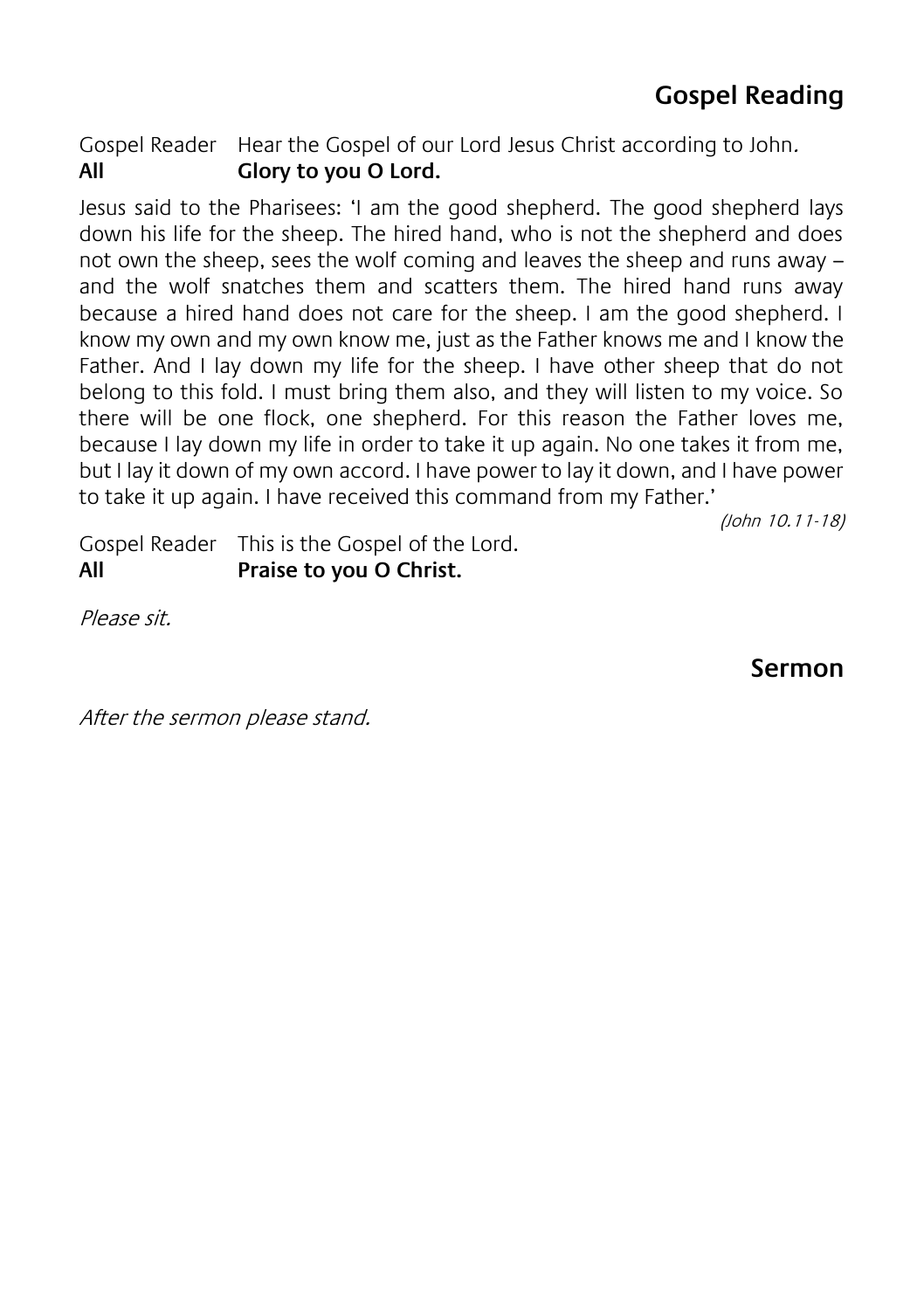## **Affirmation of faith**

| President        | Brothers and sisters, I ask you to profess the faith of the church<br>in this Easter season:                                                                    |  |
|------------------|-----------------------------------------------------------------------------------------------------------------------------------------------------------------|--|
| All              | Do you believe and trust in God the Father,<br>source of all being and life,<br>the one for whom we exist?<br>We believe and trust in him.                      |  |
| President<br>All | Do you believe and trust in God the Son,<br>who took our human nature.<br>died for us and rose again?<br>We believe and trust in him.                           |  |
| President<br>All | Do you believe and trust in God the Holy Spirit,<br>who gives life to the people of God<br>and makes Christ known in the world?<br>We believe and trust in him. |  |
| President<br>All | This is the faith of the Church.<br>This is our faith.<br>We believe and trust in one God,<br>Father. Son and Holy Spirit.                                      |  |

Please sit or kneel.

## **Prayers of Intercession**

| President   | Let us pray for ourselves, others and all God's creation, asking<br>for God's strength to love each, not only in speech and word,<br>but in truth and action.    |
|-------------|------------------------------------------------------------------------------------------------------------------------------------------------------------------|
| Intercessor | We pray for God's world, especially for areas where there is<br>conflict and hatred, that we may show God's love by loving<br>one another.<br>Lord in your mercy |
| All         | hear our prayer.                                                                                                                                                 |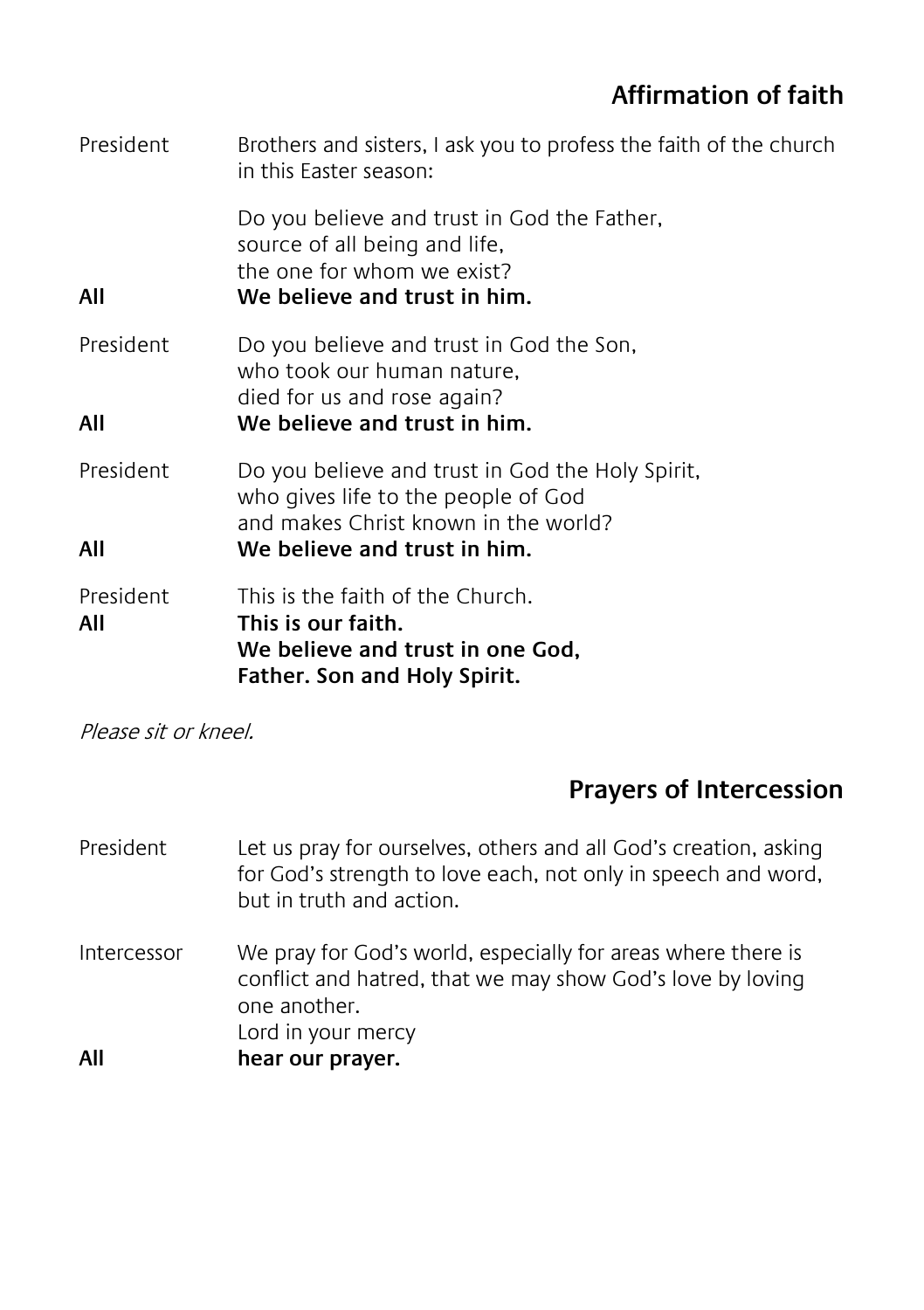| Intercessor<br>All | We pray for our brothers and sisters in need or in sickness and<br>ask for insight into how we can help and support them.<br>Lord in your mercy<br>hear our prayer.                                                                 |  |  |
|--------------------|-------------------------------------------------------------------------------------------------------------------------------------------------------------------------------------------------------------------------------------|--|--|
| Intercessor<br>All | We pray for all in positions of authority over others, that they<br>may make decisions with wisdom and compassion and serve<br>with integrity.<br>Lord in your mercy<br>hear our prayer.                                            |  |  |
| Intercessor<br>All | We pray for all God's people, that they may hear God's call in<br>their lives and respond willingly, both as followers and as<br>leaders.<br>Lord in your mercy<br>hear our prayer.                                                 |  |  |
| Intercessor<br>All | Loving God, you are greater than our hearts and you know<br>everything. Hear the prayers we bring to you in Jesus' name,<br>and fill us with your Spirit to take your love to the world.<br>Merciful Father<br>accept these prayers |  |  |
|                    | for the sake of your Son,<br>our Saviour Jesus Christ. Amen.                                                                                                                                                                        |  |  |
| Please stand.      |                                                                                                                                                                                                                                     |  |  |

## **The Liturgy of the Sacrament**

## **The Peace**

| President | The risen Christ came and stood among his disciples and said,<br>"Peace be with you."<br>Then were they glad when they saw the Lord. Alleluia. |
|-----------|------------------------------------------------------------------------------------------------------------------------------------------------|
| All       | The peace of the Lord be always with you<br>and also with you. Alleluia!                                                                       |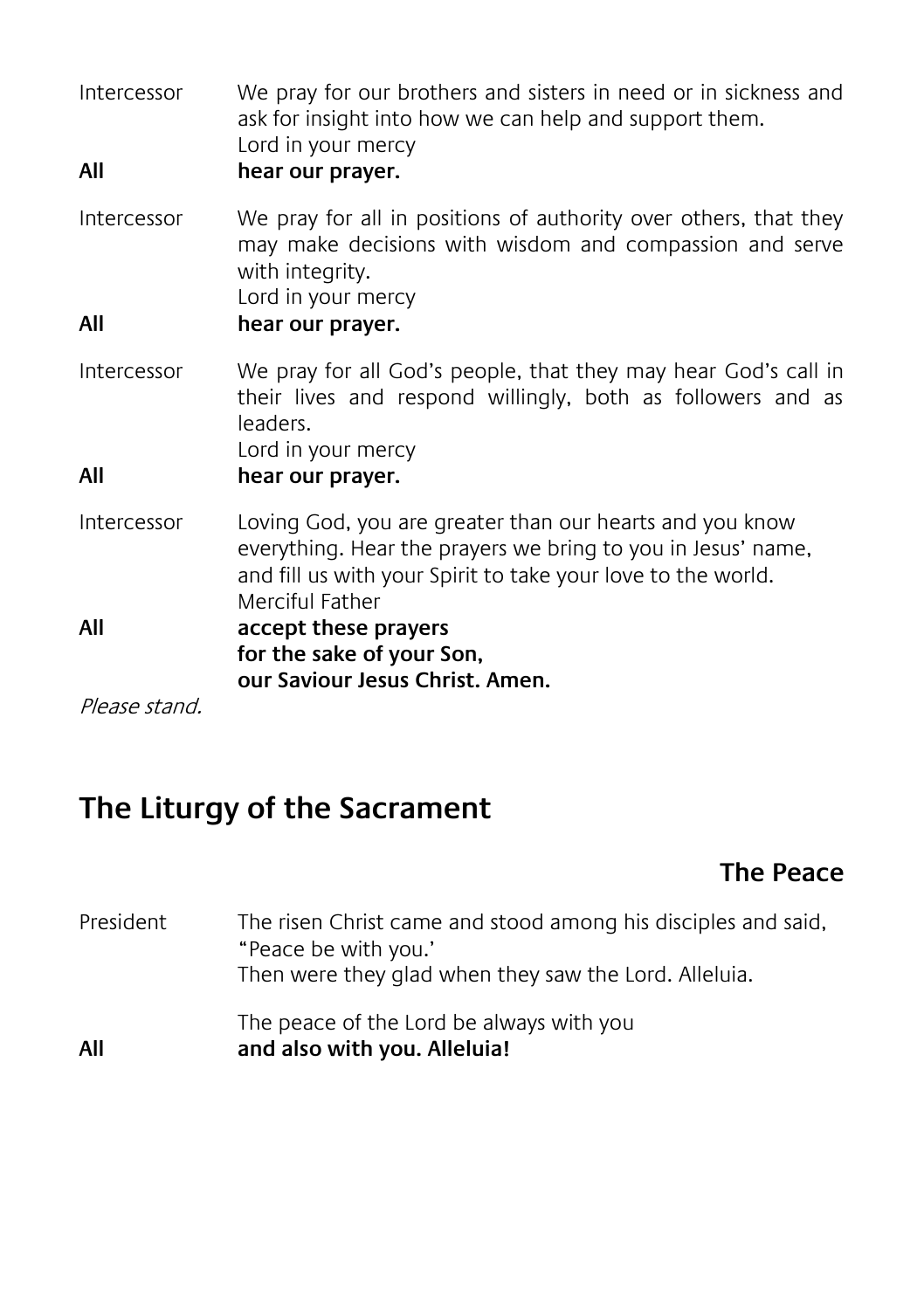## **The Preparation of the Table**

The altar is prepared.

Lauda, anima mea, Dominum: laudabo Dominum in vita mea: psallam Deo meo, quamdiu ero, alleluia. Praise the Lord, my soul: while life lasts I will praise the Lord; of him, my God, shall my songs be while I am here to sing the, alleluia.

Offertorium for the Third Sunday after Easter. Liber Usualis.

## **Taking of the Bread and Wine**

| President<br>All | Risen Lord Jesus Christ,<br>we believe you, and all we have heard is true.<br>When you break bread<br>may we recognise you as the fire that burns within us,<br>that we may bring light to your world.<br>Amen.                                                                                                                                                                                                                                                                                        |  |  |
|------------------|--------------------------------------------------------------------------------------------------------------------------------------------------------------------------------------------------------------------------------------------------------------------------------------------------------------------------------------------------------------------------------------------------------------------------------------------------------------------------------------------------------|--|--|
|                  | <b>The Eucharistic Prayer</b>                                                                                                                                                                                                                                                                                                                                                                                                                                                                          |  |  |
| President<br>All | The Lord be with you<br>And also with you.                                                                                                                                                                                                                                                                                                                                                                                                                                                             |  |  |
| President<br>All | Lift up your hearts<br>We lift them to the Lord.                                                                                                                                                                                                                                                                                                                                                                                                                                                       |  |  |
| President<br>All | Let us give thanks to the Lord our God<br>It is right to give thanks and praise.                                                                                                                                                                                                                                                                                                                                                                                                                       |  |  |
| President        | It is indeed right, our duty and our joy,<br>always and everywhere to give you thanks,<br>almighty and eternal Father, and in these days of Easter<br>to celebrate with joyful hearts<br>the memory of your wonderful works.<br>For by the mystery of his passion<br>Jesus Christ, your risen Son,<br>has conquered the powers of death and hell<br>and restored in men and women the image of your glory.<br>He has placed them once more in paradise<br>and opened to them the gate of life eternal. |  |  |
|                  | And so, in the joy of this Passover,<br>earth and heaven resound with gladness,<br>while angels and archangels and the powers of all creation<br>sing for ever the hymn of your glory:                                                                                                                                                                                                                                                                                                                 |  |  |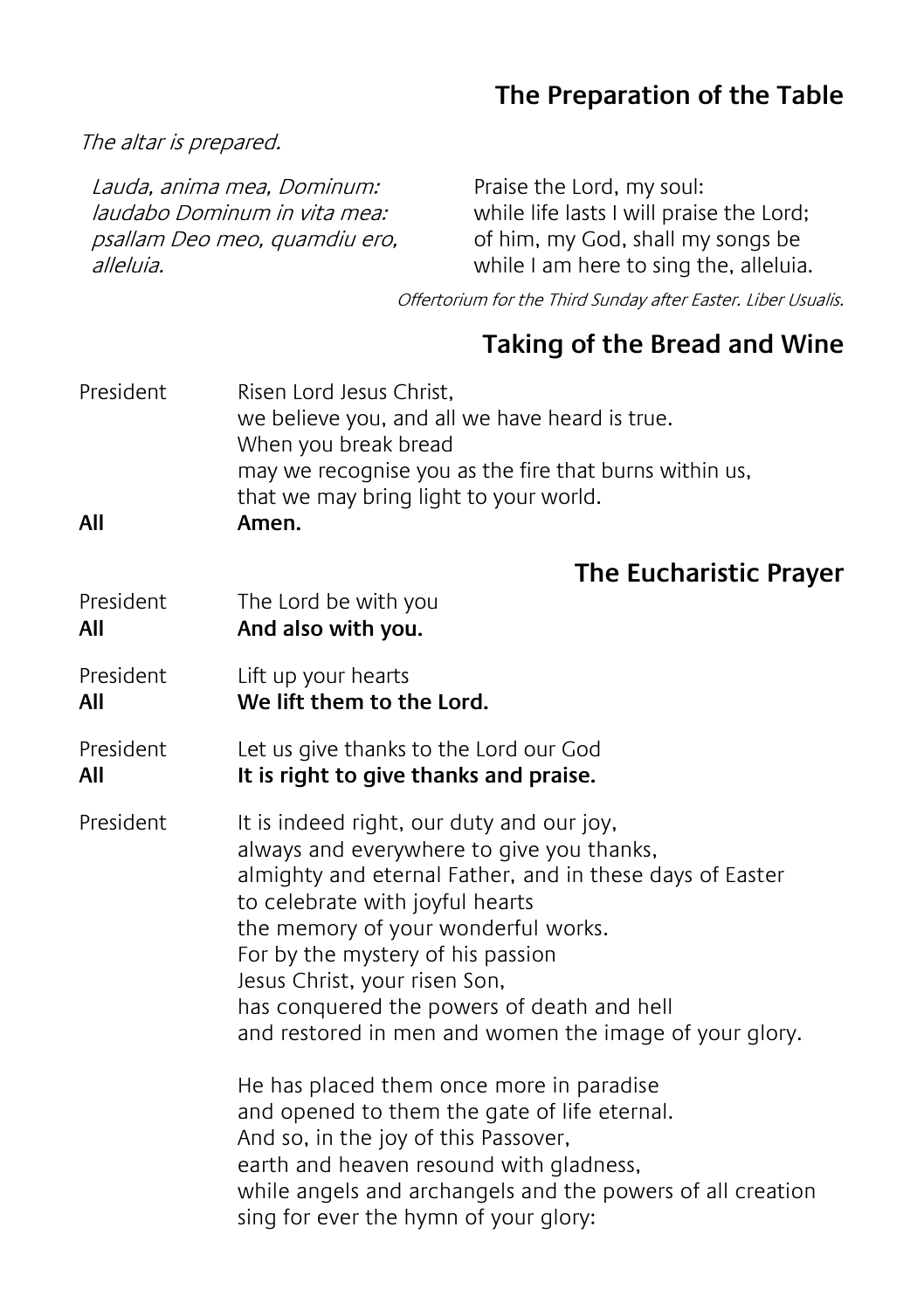| Sanctus, Sanctus, Sanctus,<br>Dominus Deus Sabaoth.<br>Pleni sunt coeli et terra gloria tua.<br>Hosanna in excelsis.<br>Benedictus qui venit in nomine<br>Domini Hosanna in excelsis.                                                                                                                                                                                                                                                                                                        | Holy, holy, holy Lord, God of power<br>and might. Heaven and earth are full<br>of your glory.<br>Hosanna in the highest.<br>Blessed is he who comes in the name<br>of the Lord. Hosanna in the highest. |  |  |
|----------------------------------------------------------------------------------------------------------------------------------------------------------------------------------------------------------------------------------------------------------------------------------------------------------------------------------------------------------------------------------------------------------------------------------------------------------------------------------------------|---------------------------------------------------------------------------------------------------------------------------------------------------------------------------------------------------------|--|--|
| Lord, you are holy indeed, the source of all holiness;<br>grant that by the power of your Holy Spirit,<br>and according to your holy will, these gifts of bread and wine<br>may be to us the body and blood of our Lord Jesus Christ;                                                                                                                                                                                                                                                        |                                                                                                                                                                                                         |  |  |
| who, in the same night that he was betrayed,<br>took bread and gave you thanks;<br>he broke it and gave it to his disciples, saying:<br>Take, eat; this is my body which is given for you;<br>do this in remembrance of me.                                                                                                                                                                                                                                                                  |                                                                                                                                                                                                         |  |  |
| In the same way, after supper<br>he took the cup and gave you thanks;<br>he gave it to them, saying:<br>Drink this, all of you; this is my blood of the new covenant,<br>which is shed for you and for many for the forgiveness of sins.<br>Do this, as often as you drink it, in remembrance of me.                                                                                                                                                                                         |                                                                                                                                                                                                         |  |  |
| Praise to you Lord Jesus:<br>Lord, by your cross and resurrection you have set us free.<br>You are the Saviour of the world.                                                                                                                                                                                                                                                                                                                                                                 |                                                                                                                                                                                                         |  |  |
| And so, Father, calling to mind his death on the cross,<br>his perfect sacrifice made once for the sins of the whole world;<br>rejoicing in his mighty resurrection and glorious ascension,<br>and looking for his coming in glory,<br>we celebrate this memorial of our redemption.<br>As we offer you this our sacrifice of praise and thanksgiving,<br>we bring before you this bread and this cup<br>and we thank you for counting us worthy<br>to stand in your presence and serve you. |                                                                                                                                                                                                         |  |  |
|                                                                                                                                                                                                                                                                                                                                                                                                                                                                                              |                                                                                                                                                                                                         |  |  |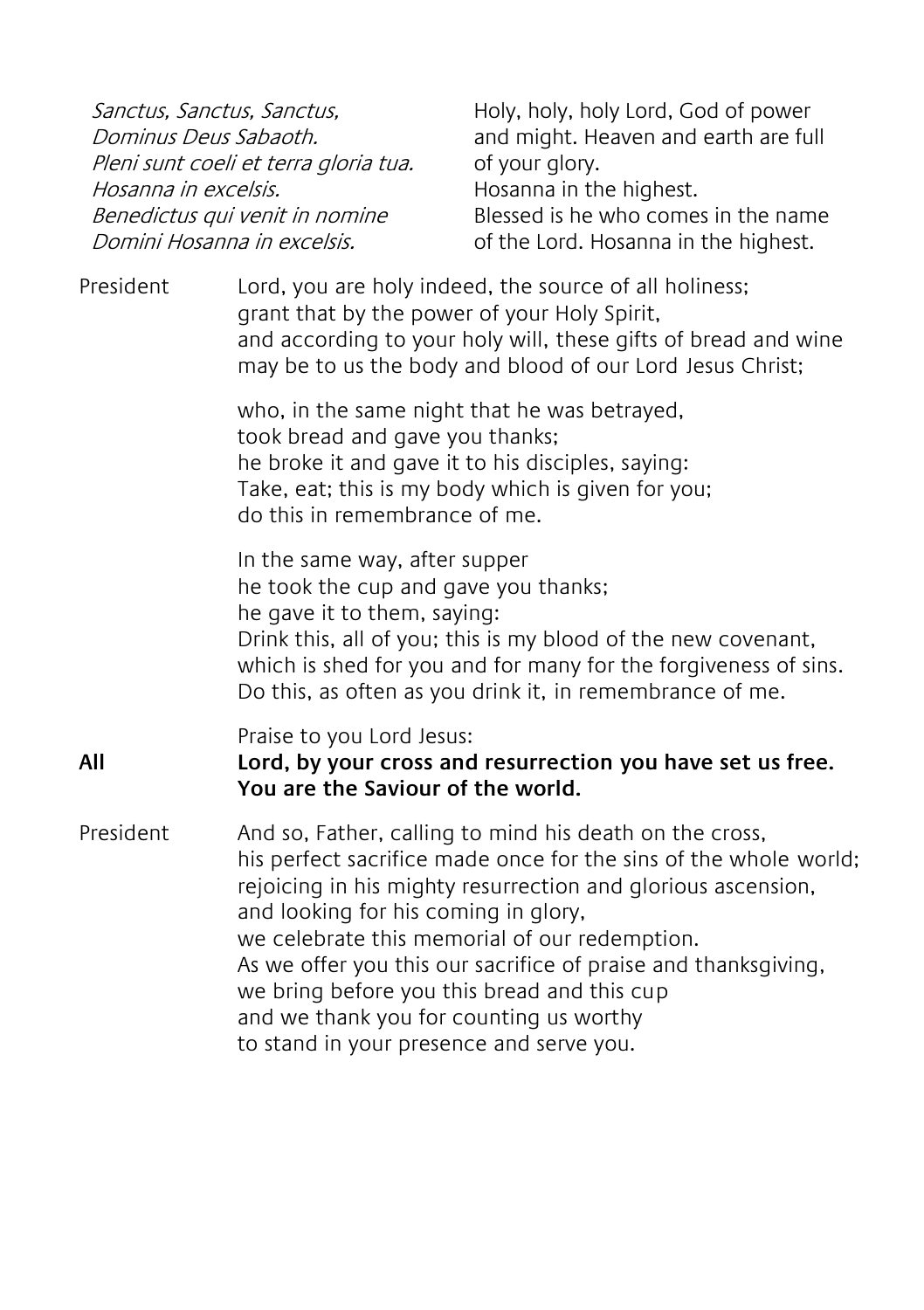Send the Holy Spirit on your people and gather into one in your kingdom all who share this one bread and one cup, so that we, in the company of the Blessed Virgin Mary, St Peter, St Wilfrid and all the saints, may praise and glorify you for ever, through Jesus Christ our Lord; by whom, and with whom, and in whom, in the unity of the Holy Spirit, all honour and glory be yours, almighty Father, for ever and ever. **All Amen.**

Please sit or kneel.

## **The Lord's Prayer**

- President Rejoicing in God's new creation, let us pray with confidence as our Saviour has taught us.
- **All Our Father, who art in heaven, hallowed be thy name; thy kingdom come; thy will be done; on earth as it is in heaven. Give us this day our daily bread. And forgive us our trespasses, as we forgive those who trespass against us. And lead us not into temptation; but deliver us from evil. For thine is the kingdom, the power and the glory, for ever and ever. Amen.**

## **Breaking of the Bread**

The president breaks the consecrated bread.

President Every time we eat this bread and drink this cup, **All we proclaim the Lord's death until he comes.**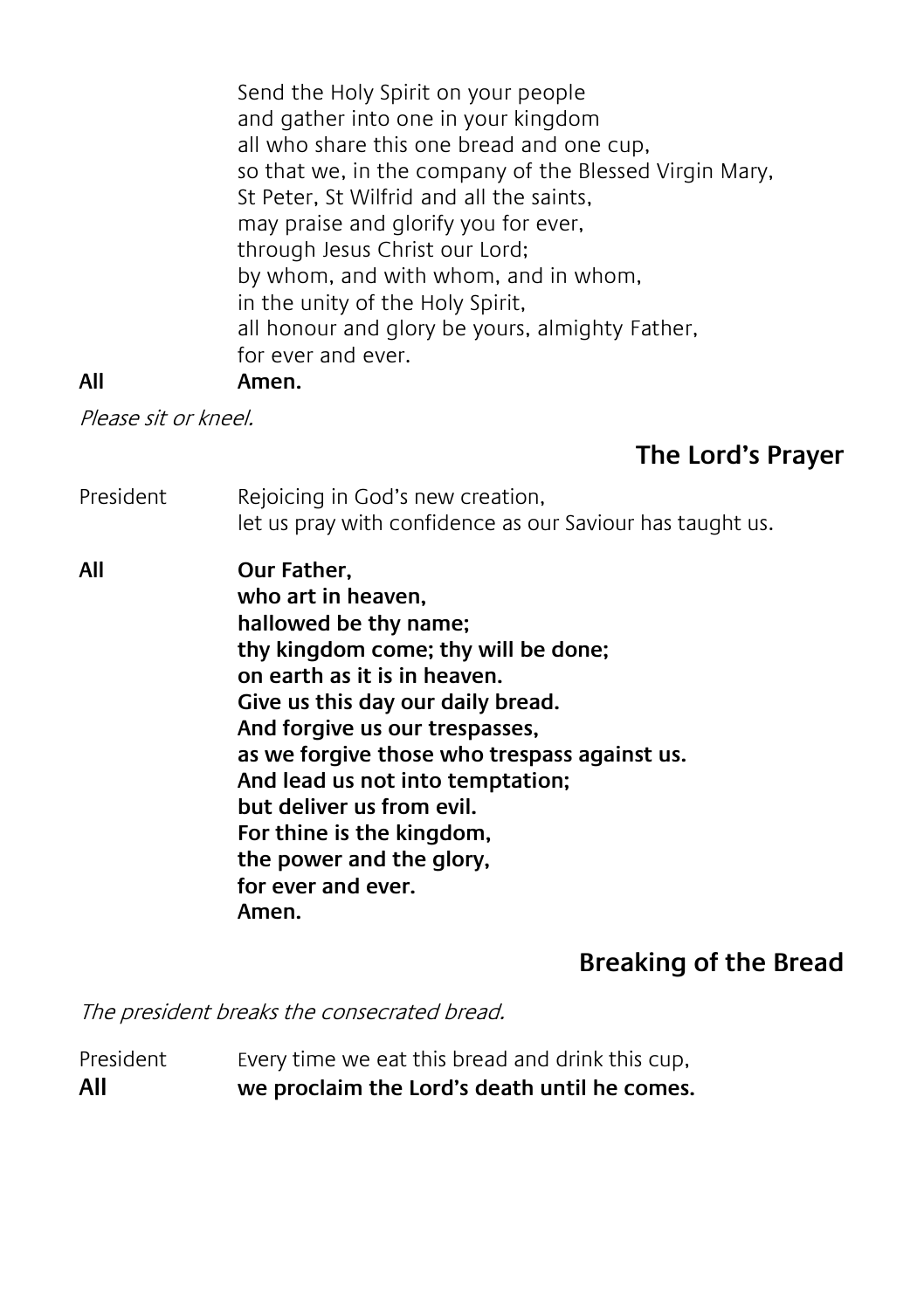## **Giving of Communion**

President Alleluia! Christ our Passover is sacrificed for us. **All Alleluia! Let us keep the feast.**

President The Body of Christ keep you in eternal life.<br>All **All Amen.**

We welcome communicants of all denominations to receive holy communion. If you are not a communicant and would like to receive God's blessing, please come with this service sheet in your hand. Please move as directed. If you require a gluten-free wafer, please indicate this to the minister when receiving communion.

During communion, the choir sings the Agnus Dei and a Motet.

## **Agnus Dei**

O Lamb of God, that takest away the sins of the world, have mercy upon us.

O Lamb of God, that takest away the sins of the world, grant us thy peace.

#### **Motet**

Pascha nostrum immolatus est Christus. Alleluial Itaque epulemur in azymis sinceritatis et veritatis. Alleluial

Christ our Passover has been sacrificed. Alleluial Therefore let us celebrate the festival with the unleavened bread of sincerity and truth. Alleluia! Words: Gradualia 1607 Music: William Byrd (c. 1540-1623)

#### **Prayer after Communion**

President Merciful Father, you gave your Son Jesus Christ to be the good shepherd, and in his love for us to lay down his life and rise again: keep us always under his protection, and give us grace to follow in his steps; through Jesus Christ our Lord. **All Amen.**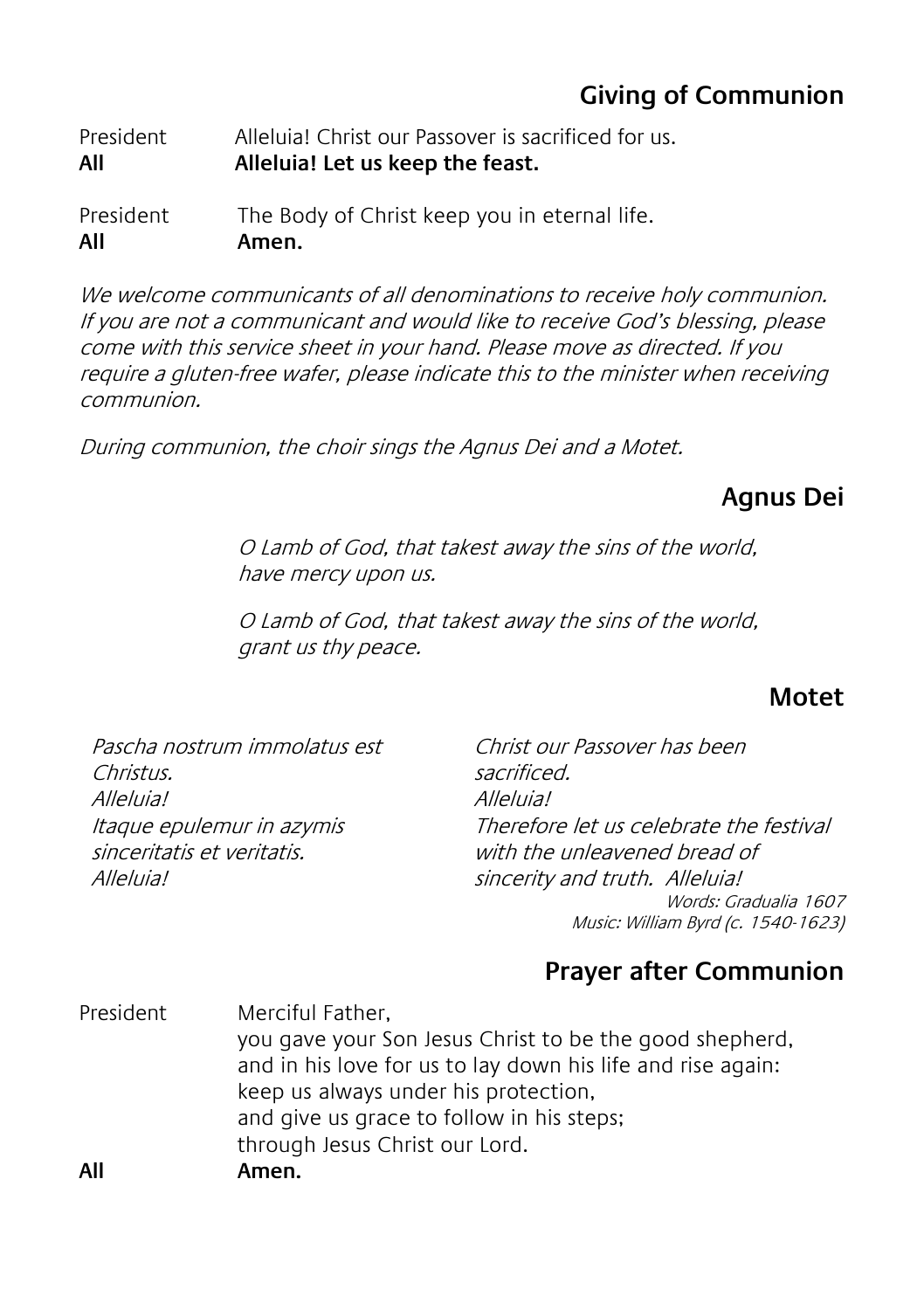Notices and Banns of marriage may be given after which please stand.

## **The Dismissal**

## **The Blessing**

| President | God the Father,                                    |
|-----------|----------------------------------------------------|
|           | by whose glory Christ was raised from the dead,    |
|           | strengthen you to walk with him in his risen life; |
|           | and the blessing of God almighty,                  |
|           | the Father, the Son, and the Holy Spirit,          |
|           | pour out upon you and upon all those you love      |
|           | now and always.                                    |
| All       | Amen.                                              |
| President | Go in the peace of Christ. Alleluia! Alleluia!     |
| All       | Thanks be to God. Alleluia! Alleluia!              |

## **Organ Voluntary**

Allabreve in D major (BWV 589)

J.S. Bach (1685-1750)